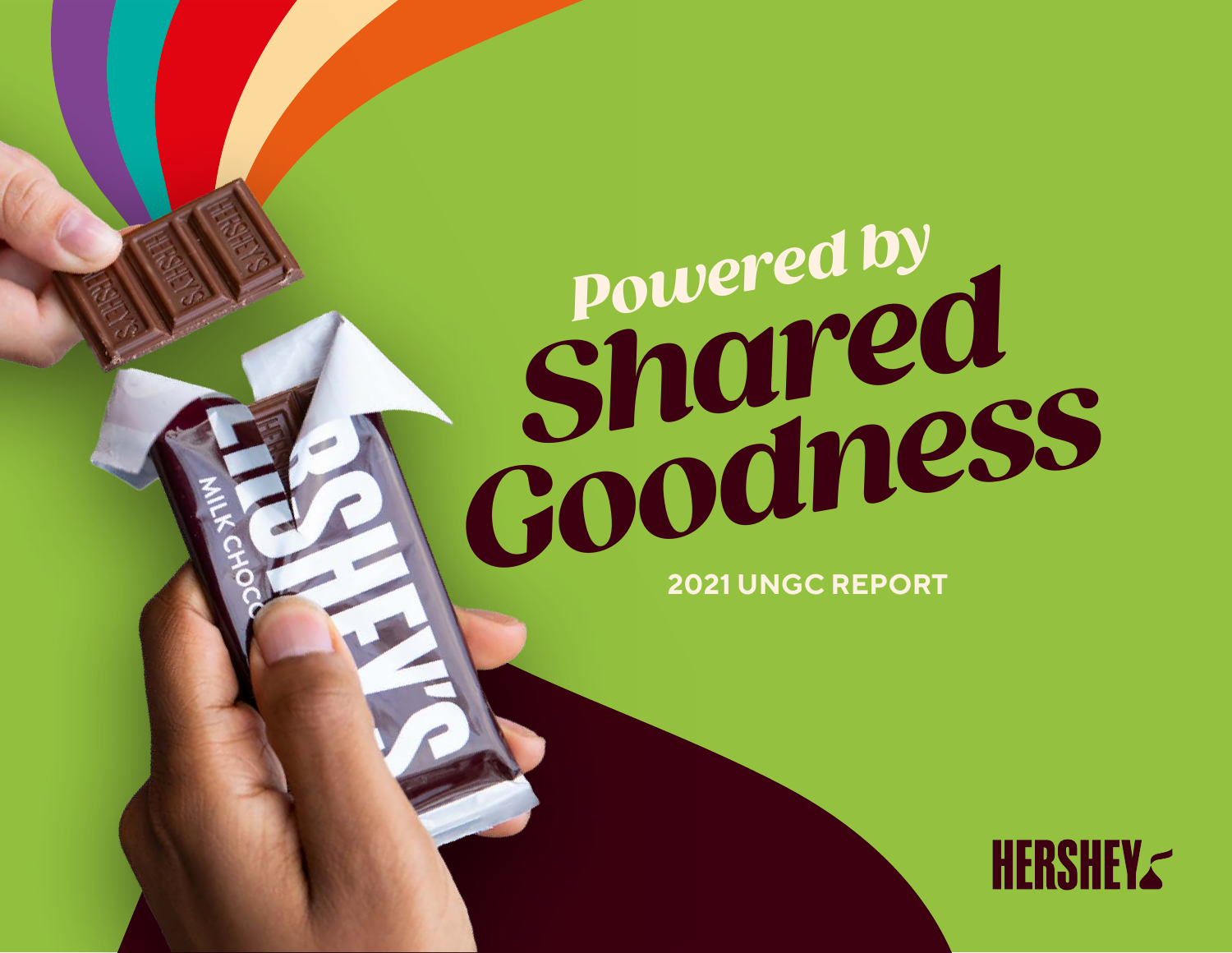## 2021 UN Global Compact Report

This report serves as Hershey's annual United Nations Global Compact (UNGC) "Communication on Progress", as it includes discussion of the 10 principles of the UNGC and support for the broader UN Sustainable Development Goals.

| <b>UNGC Principle</b>                                                                                        | <b>2021 Hershey Response</b>                                                                                                                                                                                                                                                                                                                                                                                                                                                                                                                                             |
|--------------------------------------------------------------------------------------------------------------|--------------------------------------------------------------------------------------------------------------------------------------------------------------------------------------------------------------------------------------------------------------------------------------------------------------------------------------------------------------------------------------------------------------------------------------------------------------------------------------------------------------------------------------------------------------------------|
| <b>HUMAN RIGHTS</b>                                                                                          |                                                                                                                                                                                                                                                                                                                                                                                                                                                                                                                                                                          |
| 1. Businesses should support<br>and respect the protection<br>of internationally proclaimed<br>human rights. | Hershey 2021 ESG Report:<br>• Cocoa: Cocoa For Good, page 21<br>• Our Company: Corporate Governance, page 11<br>• Responsible Sourcing and Human Rights: Human Rights Across Our Value Chain, pages 34 - 37<br>· Responsible Sourcing and Human Rights: Responsible Sourcing, pages 39 - 42<br>See also:                                                                                                                                                                                                                                                                 |
|                                                                                                              | • Code of Conduct<br>• Embedding Responsible Recruitment and Employment<br>• Ethics & Compliance: Hershey's Concern Line<br>• Hershey's Commitment to Human Rights<br>• Human Rights Policy<br>• Responsible Palm Oil Sourcing Policy<br>• Responsible Pulp & Paper Sourcing Policy<br>· Statement Against Slavery and Human Trafficking<br>• Supplier Code of Conduct                                                                                                                                                                                                   |
| 2. Businesses should make sure<br>that they are not complicit in<br>human rights abuses.                     | Hershey 2021 ESG Report:<br>• Responsible Sourcing and Human Rights: Human Rights Across Our Value Chain, pages 34 - 37<br>• Responsible Sourcing and Human Rights: Responsible Sourcing, pages 39 - 42<br>See also:<br>• Child Labor Monitoring and Remediation (CLMRS)<br>· Embedding Responsible Recruitment and Employment<br>• Hershey's Commitment to Human Rights<br>• Human Rights Policy<br>• Responsible Palm Oil Sourcing Policy<br>• Responsible Pulp & Paper Sourcing Policy<br>• Responsible Sourcing<br>• Statement Against Slavery and Human Trafficking |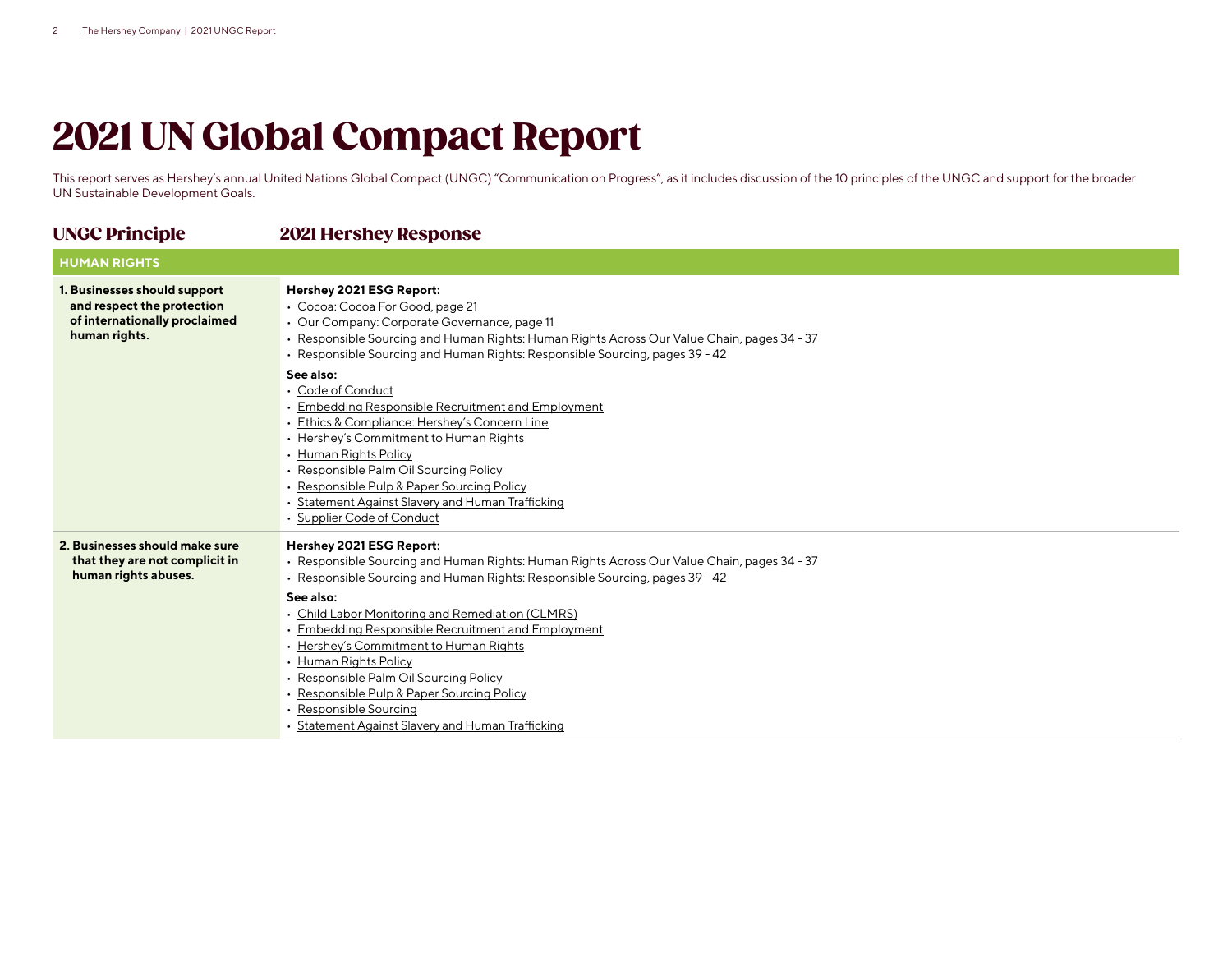m.

## UNGC Principle 2021 Hershey Response

| <b>LABOR STANDARDS</b>                                                                                                               |                                                                                                                                                                                                                                                                                                                                                                                                                                                                                                                                                                                              |
|--------------------------------------------------------------------------------------------------------------------------------------|----------------------------------------------------------------------------------------------------------------------------------------------------------------------------------------------------------------------------------------------------------------------------------------------------------------------------------------------------------------------------------------------------------------------------------------------------------------------------------------------------------------------------------------------------------------------------------------------|
| 3. Businesses should uphold the<br>freedom of association and<br>the effective recognition of the<br>right to collective bargaining. | Hershey 2021 ESG Report:<br>• Our People: Providing a Caring Employee Experience, pages 65 - 66<br>See also:<br>• Hershey's Commitment to Human Rights<br>• Human Rights Policy<br>· Responsible Palm Oil Sourcing Policy<br>· Responsible Pulp & Paper Sourcing Policy<br>• Statement Against Slavery and Human Trafficking<br>• Supplier Code of Conduct                                                                                                                                                                                                                                   |
| 4. Businesses should uphold<br>the elimination of all forms of<br>forced and compulsory labor.                                       | Hershey 2021 ESG Report:<br>• Responsible Sourcing and Human Rights: Human Rights Across Our Value Chain, pages 34 - 37<br>· Responsible Sourcing and Human Rights: Responsible Sourcing, pages 39 - 42<br>See also:<br>• Embedding Responsible Recruitment and Employment<br>• Human Rights Policy<br>· Responsible Palm Oil Sourcing Policy<br>• Responsible Palm Oil Sourcing Policy Grievance Process<br>· Responsible Pulp & Paper Sourcing Policy<br>· Responsible Recruiting and Employment Policy<br>• Statement Against Slavery and Human Trafficking<br>• Supplier Code of Conduct |
| 5. Businesses should uphold<br>the effective abolition of<br>child labor.                                                            | Hershey 2021 ESG Report:<br>• Cocoa: Cocoa For Good, page 21<br>· Responsible Sourcing and Human Rights: Responsible Sourcing, pages 39 - 42<br>See also:<br>· Child Labor Monitoring and Remediation (CLMRS)<br>• Cocoa For Good<br>· Hershey's Commitment to Human Rights<br>• Human Rights Policy<br>· Responsible Palm Oil Sourcing Policy<br>· Responsible Pulp & Paper Sourcing Policy<br>· Statement Against Slavery and Human Trafficking<br>• Supplier Code of Conduct                                                                                                              |
| 6. Businesses should uphold<br>the elimination of<br>discrimination in respect of<br>employment and occupation.                      | Hershey 2021 ESG Report:<br>• Our People: Accelerating DEI Efforts at Hershey, page 67<br>See also:<br>• Amplifying Supplier Diversity<br>• Code of Conduct<br>• Equal Employment Opportunity (EEO) Policy<br>• Hershey's Commitment to Human Rights<br>• Human Rights Policy<br>· Responsible Palm Oil Sourcing Policy<br>• Responsible Pulp & Paper Sourcing Policy                                                                                                                                                                                                                        |

• [Supplier Code of Conduc](https://www.thehersheycompany.com/content/dam/corporate-us/documents/partners-and-suppliers/supplier-code-of-conduct.pdf)t